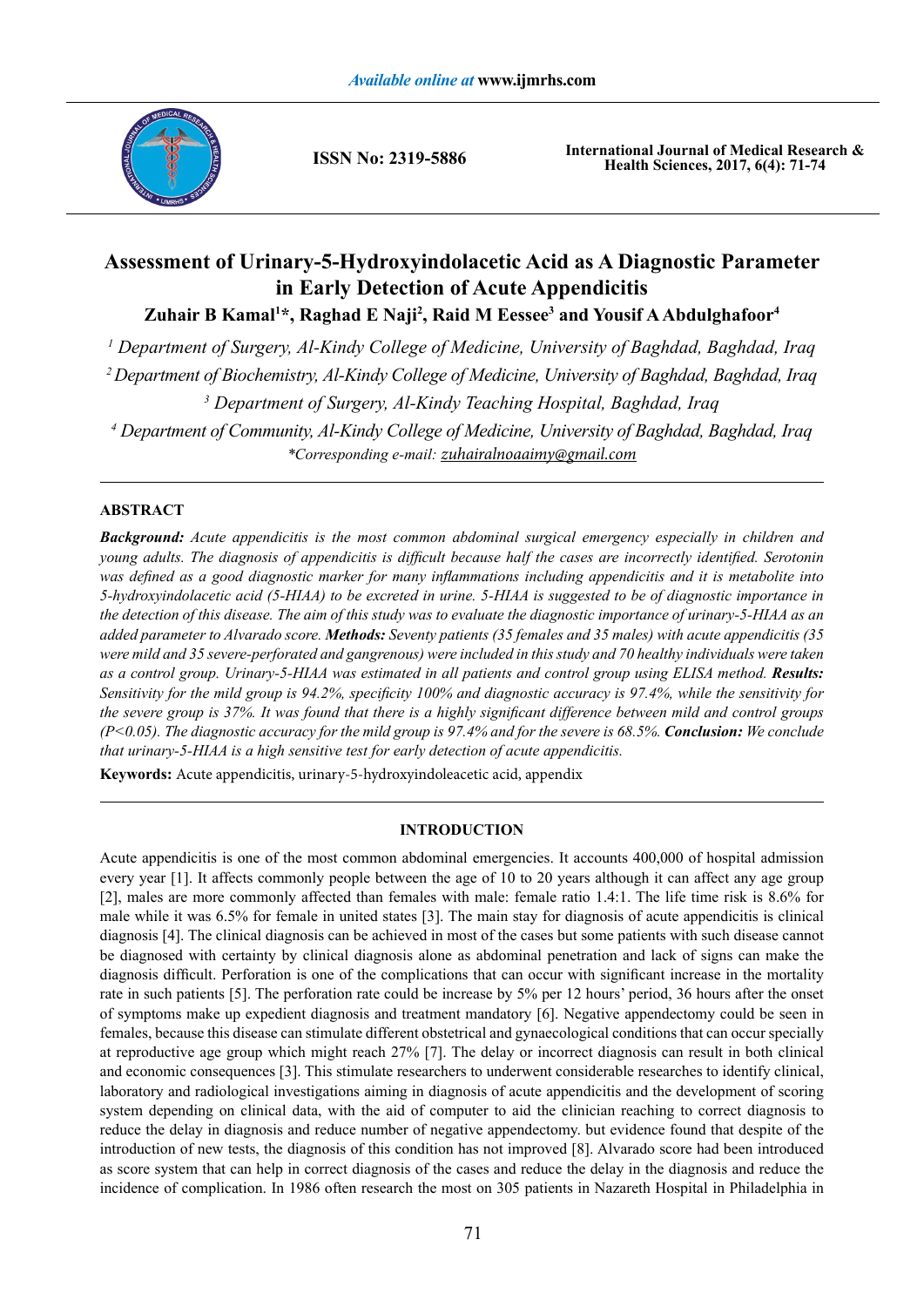united states for patients presented with suspected acute appendicitis. The charts of these patients were reviewed retrospectively and the sensitivity and specificity of a number of symptoms, signs and laboratory variables were assessed with those with the greatest diagnostic value being used to form a scoring system. This resulted in the formation of a simple score consisting of three symptoms, three signs and two laboratory markers of inflammation weighted as either one or two based on their importance in diagnosis (Table 1). These variables could be recalled using the pneumonic mantrels. The maximum total score achievable is, therefore, 10. A score of 5 or 6 is compatible with a diagnosis of acute appendicitis, with a score of 7 or 8 indicating probable appendicitis and a score of 9 or 10 indicating a very probable acute appendicitis. It has been suggested that score can be used as a guide to determine which patients require further observation and which patients require surgery. Those with a score of 5 or 6 required observation while those with a score of 7 or above needed to proceed to surgery as it was likely that they had appendicitis. The Alvarado score is the best performing of the clinical scoring systems in current use [8]. Previous studies have indicated that blood serotonin levels confirm the diagnosis of AA [9]. Serotonin is released by enterochromaffin cells in the lamina propria of the appendix [10]. It may act as a local as well as a mediator of inflammation. Once serotonin is secreted in the system 90% is metabolized in the liver; and the remaining in lung and kidney, 5-Hydroxyindoleacetic acid (5- HIAA) is the main metabolite of serotonin and mainly excreted in the urine [11]. The purpose of this study was to evaluate the diagnostic importance of urinary-5-HIAA as an added parameter to Alvarado score.

| <b>Symptoms</b> | <b>Variable</b>                     | Value |
|-----------------|-------------------------------------|-------|
| Signs           | Migration                           |       |
|                 | Anorexia-acetone                    |       |
|                 | Nausea-vomiting                     |       |
|                 | Tenderness in right lower quadrant  |       |
|                 | Rebound pain                        |       |
|                 | Elevation of temperature $>37.3$ °C |       |
| Laboratory      | Leukocytosis $> 10000/L$            |       |
|                 | Shift to the left $>75\%$           |       |

#### **Table 1 Alvarado score**

# **METHODS**

### **Patients and control**

Seventy appendicitis patients (35 mild appendicitis their mean age  $\pm$  SD=21.54  $\pm$  8.56) and (35 severe with perforated and gangrenous appendicitis their mean age  $\pm$  SD=22.54  $\pm$  9.74) were attending our hospital during the period from September 2015 to January 2016. All patients were diagnosed by history taking and clinical examination including abdominal ultrasonography. Seventy normal persons were diagnosed as healthy control, matched for sex, their age  $\pm$ SD=20.4  $\pm$  4.979 were participated in this study.

#### **Biochemical assay**

Urinary 5-HIAA were done for all the patients and control, the urine samples were collected using a urine preservative containing tubes by adding 5ml of urine to each tube and the tubes were stored at -20°C. The kit was provided by Demedifec-Diagnosi-Germany. The procedure was done by ELISA method and the results were expressed by mg/l.

ELISA method for the quantitative determination of 5-HIAA in urine: first 5-HIAA is derivatized by methylation. The subsequent competitive ELISA uses the microtiter plate format. The antigen is bound to the solid phase of the microtiter plate. The methylated analyte in the standards, controls, and samples and the solid phase bound analyte compete for a fixed number of antibody binding sites. After system reached equilibrium, free antigen and free antigenantibody complexes are removed by washing. The antibody bound to the solid phase is detected by an anti-rabbit IgG-peroxidase conjugate using TMB (tetramethylbenzidine) as a substrate. The reaction is monitored at 450 nm.

Quantification of unknown samples is achieved by comparing their absorbance with a standard curve prepared with known standard concentrations.

#### **Statistical analysis**

Data processing and statistical analysis were done using mini-tab V.16 processor. Data were expressed as mean  $\pm$  SD. Differences in the mean between groups were evaluated using two-sample t-test  $(P<0.05)$  considered statistical significant.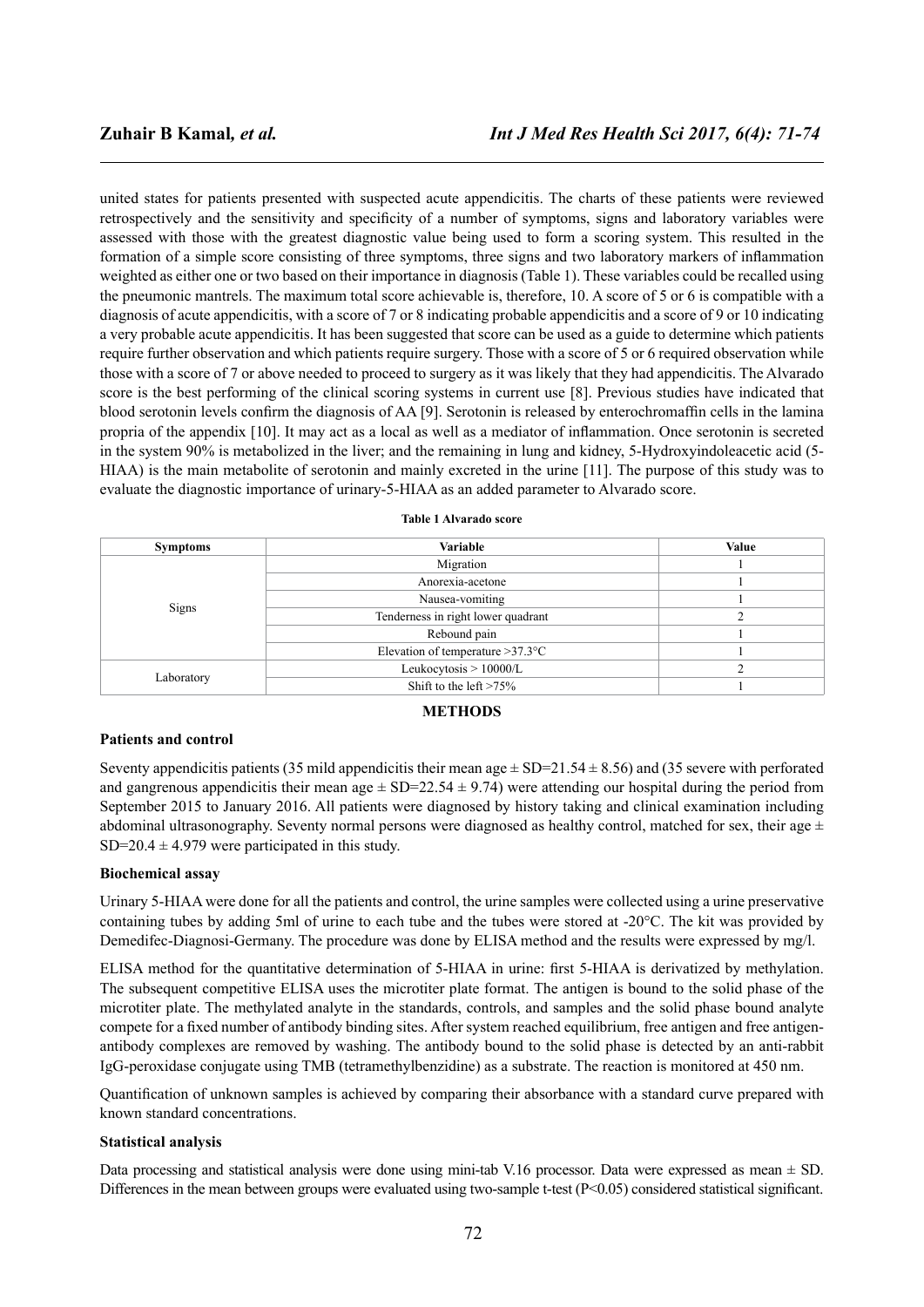# **RESULTS**

Table 2 show the age distribution of the study groups. As presented in Table 3, mean of urinary 5-HIAA (expressed in mg/l) levels there was a highly significant difference between mild and severe group with (P<0.000) as shown in Table 3. The level of urinary 5-HIAA in mild appendicitis group were highly significantly (P<0.000) higher (13.94 mg/l  $\pm$  6.11 mg/l) than in control group (2.99 mg/l  $\pm$  1.35 mg/l). A significant difference (P<0.05) between severe group (none perforated (6.11 mg/l  $\pm$  6.31 mg/l) than control group (2.99 mg/l  $\pm$  1.35 mg/l), while the results of 5-HIAA in perforated and gangrenous appendicitis patients (5 patients) cannot be detected.

#### **Table 2 Age distribution of study groups**

| Group               | N0.                      | Mean (year) | ЭIJ  | <b>SEM</b> | P-value |
|---------------------|--------------------------|-------------|------|------------|---------|
| Mild appendicitis   | ر ر                      | 22.54       | -14  | 0.03       |         |
| Severe appendicitis | ر ر                      | 21.54       | 8.56 | 1.45       | 0.415   |
| <br>Control         | $\overline{\phantom{a}}$ | 20.4        | 4979 | 0.595      |         |

\* no significant difference

#### **Table 3 Mean urinary 5-HIAA of study groups**

| Group               | No. | Mean $(mg/L)$ | SD    | <b>SEM</b> | <b>P-value</b>           |
|---------------------|-----|---------------|-------|------------|--------------------------|
| Mild appendicitis   | ້∼  | 3.94          |       | 0.69       | $0.000**$                |
| Severe appendicitis | ້∼  | $0.1 -$       | ۰. به | 1.39       | $0.007*$                 |
| Control             | 70  | 2.995         | 1.JJ  | 0.161      | $\overline{\phantom{a}}$ |

\* Significant difference, \*\*Highly significant difference.

The sensitivity, diagnostic accuracy, and specificity for mild and severe (perforated and gangrenous) are shown in Table 4, the cut off value in this study is 2.995 mg/L, which is the mean value of the control group.

#### **Table 4 Sensitivity, diagnostic accuracy, and specificity of mild and severe appendicitis patients**

| <b>Patient's Group</b>       | Sensitivity (%) | Specificity $(\% )$ | Diagnostic accuracy $(\% )$ |
|------------------------------|-----------------|---------------------|-----------------------------|
| Mild                         | 94.2            | 100                 | Q7                          |
| Severe perforated gangrenous |                 | 100                 | 68.                         |

As for Alvarado score, when the severe and mild acute appendicitis patients were separated according to their histopathological investigation, the results show that when the mean of 5-HIAA decrease (in the severe cases) Alvarado score was high, and the reveres with the mild cases, when the level of the score decrease the mean of 5-HIAA increase, as shown in Table 5.

| Alvarado score | Mean of 5-HIAA $(mg/L)$ | No. of patients | Histopathology |
|----------------|-------------------------|-----------------|----------------|
| $8-9$          | ıο                      | 29              | Severe         |
|                |                         |                 | Severe         |
|                | 14.01                   |                 | Mild           |
| n              |                         | -               | Mild           |

**Table 5 Alvarado score in comparison with the mean of 5-HIAA**

# **DISCUSSION**

Our study stated the high sensitivity of U-5-HIAA in early (mild) diagnosis of appendicitis in adult (94.2%) and the low sensitivity in perforated and gangrenous (severe) patients (37%), although, the specificity is 100%. The diagnostic accuracy for mild cases is 97.4%, while in the severe cases 68.5%.

These results are in agreement with Mentes, et al. [12], Apa, et al. [13], Balandparvaz, et al. [14], and Ilkhanizadeh, et al. [11], who stated the increase in U-5-HIAA in early appendicitis.

The results are in agreement with Oruc, et al. [15], who stated the decrease level of U-5-HIAA in severe appendicitis. But the results do not agree with Rao, et al. [16] and Jangjoo, et al. [17] who found a low sensitivity of U-5-HIAA in acute appendicitis and confirm that it can't be used as a diagnostic tool in detection of appendicitis.

The differences between the results were due to the use of different technique and different suppliers for the kit of 5-HIAA by Elisa and due to different sample size.